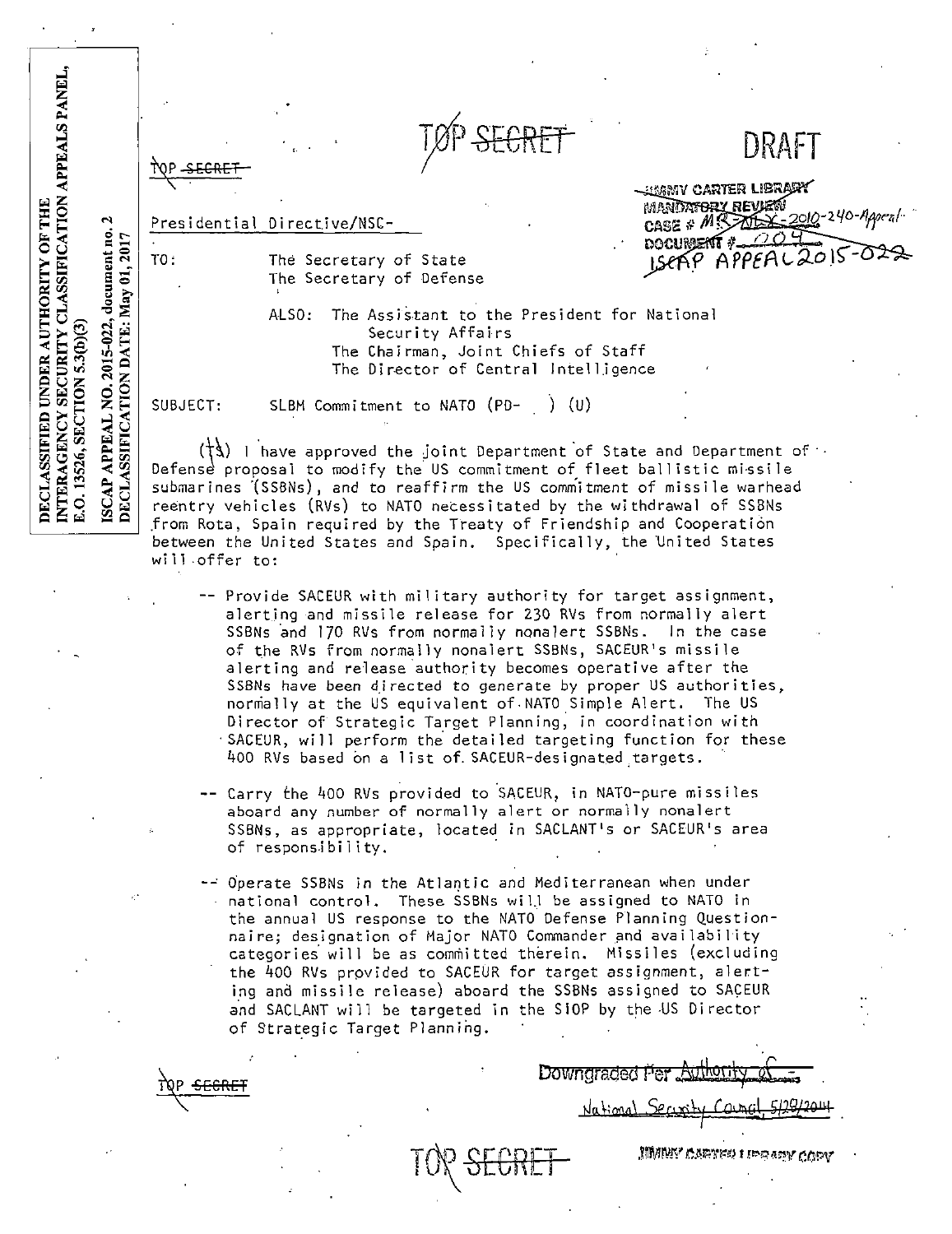- -- Operate SSBNs assigned to SACEUR in the Atlantic and Mediterranean. Three such SSBNs will be on patrol In these areas at all times for the foreseeable future.
- -- Pass operational command of assigned. Category A SSBNs to the appropriate NATO Commander, either SACEUR or SACLANT, when specifically directed by appropriate US authorities, normally after declaration of Reinforced Alert and upon completion of the strategic mission.

 $\infty$  is to be understood that these commitments to NATO in no way infringe upon the current authority of the President of the United States. with regard to missile release either in the NATO context or·as a unilateral national action. The approved nuclear weapons safety rules for the SSBN weapon system will remain in effect for those missiles assigned to NATO. The appropriate authorities aboard SSBNs which carry NATO-assigned missiles will be provi.ded with the necessary command, control and communications documentation required for alerting,and launch of missiles in accordance with NATO authorization procedures.

 $(\mathcal{TS})$  The Secretaries of State and Defense, or their designated representatives, shall proceed to consult with the NATO Allies about the need to<sup>1</sup> revise our current commitment due to the withdrawal of fleet ballistic missile submarines· from Rota. In presenting this matter to NATO, the fol . lowing should be stressed regarding the offer:

- -- The United States will continue to conduct SSBN operations in the Mediterranean.
- $-$  The offer will in no way affect the commitment of 400 RVs to SACEUR, or SACEUR's targeting flexibility. The commitment of these RVs has been, and remains, independent of particular submarine operating areas.
- -- The total number of SSBNs assigned to NATO in the US response to the Defense Planning Questionnaire remains unchanged.
- There will be no diminution of US ability to cover SACEUR targets from deployed SSBNs.

 $(S)$  In making these approaches and discussing this offer, nothing shall be said to our NATO Allies which could be construed to imply that additional RVs may be offered to the Alliance in the future for targeting, alerting and missile release authority. Any such proposals shall be made only after approval by the President. Further, any revisions to this commitment will be made in conjunction with appropriate consultations .with the Alliance.

 $100-2$ 

TOP <del>SECRET</del>  $\mathcal{L}$ 

Brahv Coster Merary Cost

 $\mathfrak{p}$